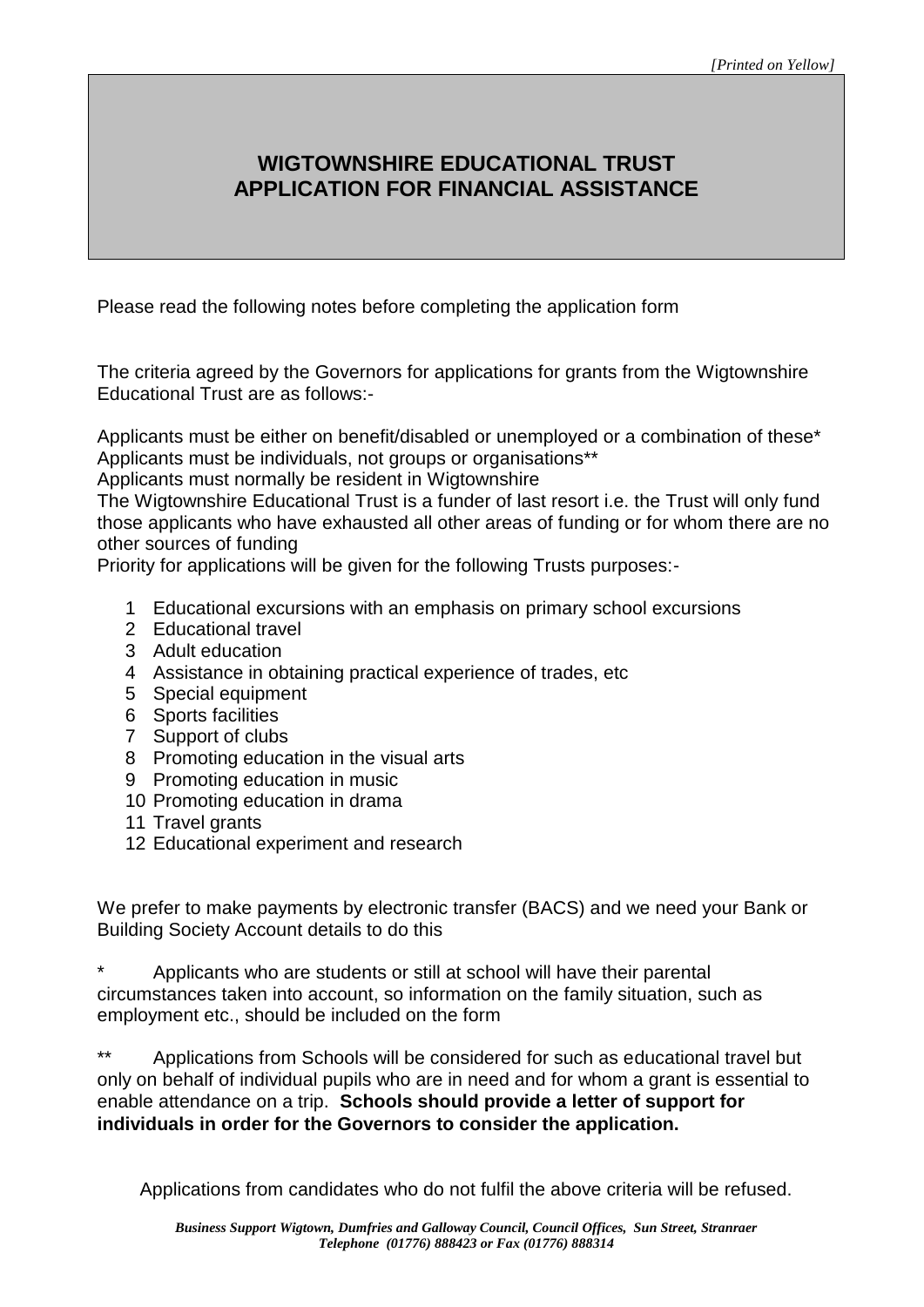## **WIGTOWNSHIRE EDUCATIONAL TRUST APPLICATION FOR FINANCIAL ASSISTANCE**

 $\Omega$ 

**1 NAME OF APPLICANT ADDRESS**

**POSTCODE: TEL NO;**

**DATE OF BIRTH / / DATE OF APPLICATION: /** 

| $\overline{I}$ |
|----------------|
|----------------|

**/**

**2 PLEASE STATE THE PURPOSE FOR WHICH FINANCIAL ASSISTANCE IS SOUGHT**  [including dates, anticipated achievement and any supplementary information]

## **2A PLEASE STATE WHY YOU NEED TO UNDERTAKE THIS ACTIVITY AND WHAT BENEFIT YOU WILL GAIN FROM IT**

| 3 | <b>COURSE DETAILS</b> (If applicable)             |  |
|---|---------------------------------------------------|--|
|   | <b>NAME OF COURSE</b>                             |  |
|   | <b>LENGTH OF COURSE/STAGE OF</b><br><b>STUDY</b>  |  |
|   | <b>WHERE COURSE IS TO BE</b><br><b>UNDERTAKEN</b> |  |
|   | <b>QUALIFICATION ANTICIPATED</b>                  |  |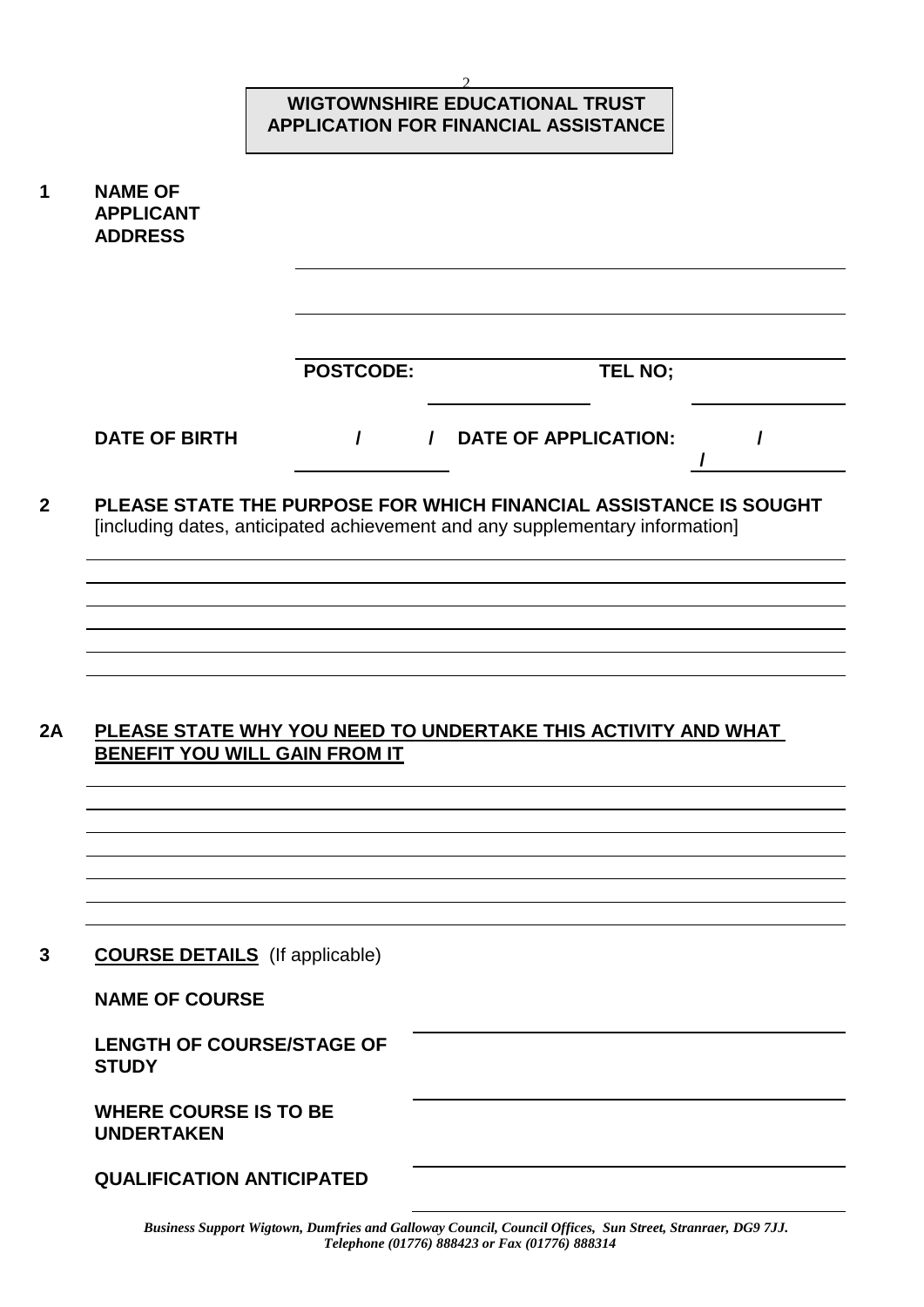## **PLEASE PROVIDE COURSE CONTACT DETAILS AS FOLLOWS:**

|   | <b>NAME OF TUTOR/</b><br><b>ACTIVITY</b><br><b>ORGANISOR</b> |                                                                                |   |
|---|--------------------------------------------------------------|--------------------------------------------------------------------------------|---|
|   | <b>ADDRESS</b>                                               |                                                                                |   |
|   |                                                              |                                                                                |   |
|   | <b>TEL NO:</b>                                               |                                                                                |   |
|   | <b>EMAIL ADDRESS:</b>                                        |                                                                                |   |
|   | further information if required.                             | I *give my/*do not give my permission for the Course Tutor to be contacted for |   |
|   | *Delete as appropriate                                       |                                                                                |   |
| 4 |                                                              | <b>FINANCIAL INFORMATION - MUST BE COMPLETED IN ALL CASES</b>                  |   |
|   | <b>WIGTOWNSHIRE EDUCATIONAL TRUST</b>                        | AMOUNT OF FINANCIAL ASSISTANCE REQUESTED FROM                                  | £ |
|   | <b>SOURCES</b>                                               | <b>TOTAL FUNDING APPLIED FOR/RECEIVED FROM OTHER</b>                           | £ |
|   | <b>TOTAL COST OF ACTIVITY</b>                                |                                                                                | £ |

## **4A DETAIL ANY OTHER SOURCE OF FUNDING OTHER THAN THE WIGTOWNSHIRE EDUCATIONAL TRUST YOU HAVE APPLIED FOR:-**

| <b>Source of Funds</b>       | <b>Amount</b><br><b>Requested</b> | <b>Decision</b><br>(awarded/refused/<br>date of decision) |
|------------------------------|-----------------------------------|-----------------------------------------------------------|
| <b>SAAS Grant</b>            |                                   |                                                           |
| <b>Student Loan</b>          |                                   |                                                           |
| <b>Local Authority Grant</b> |                                   |                                                           |
| Any other Grant-aided Income |                                   |                                                           |
|                              |                                   |                                                           |
|                              |                                   |                                                           |
|                              |                                   |                                                           |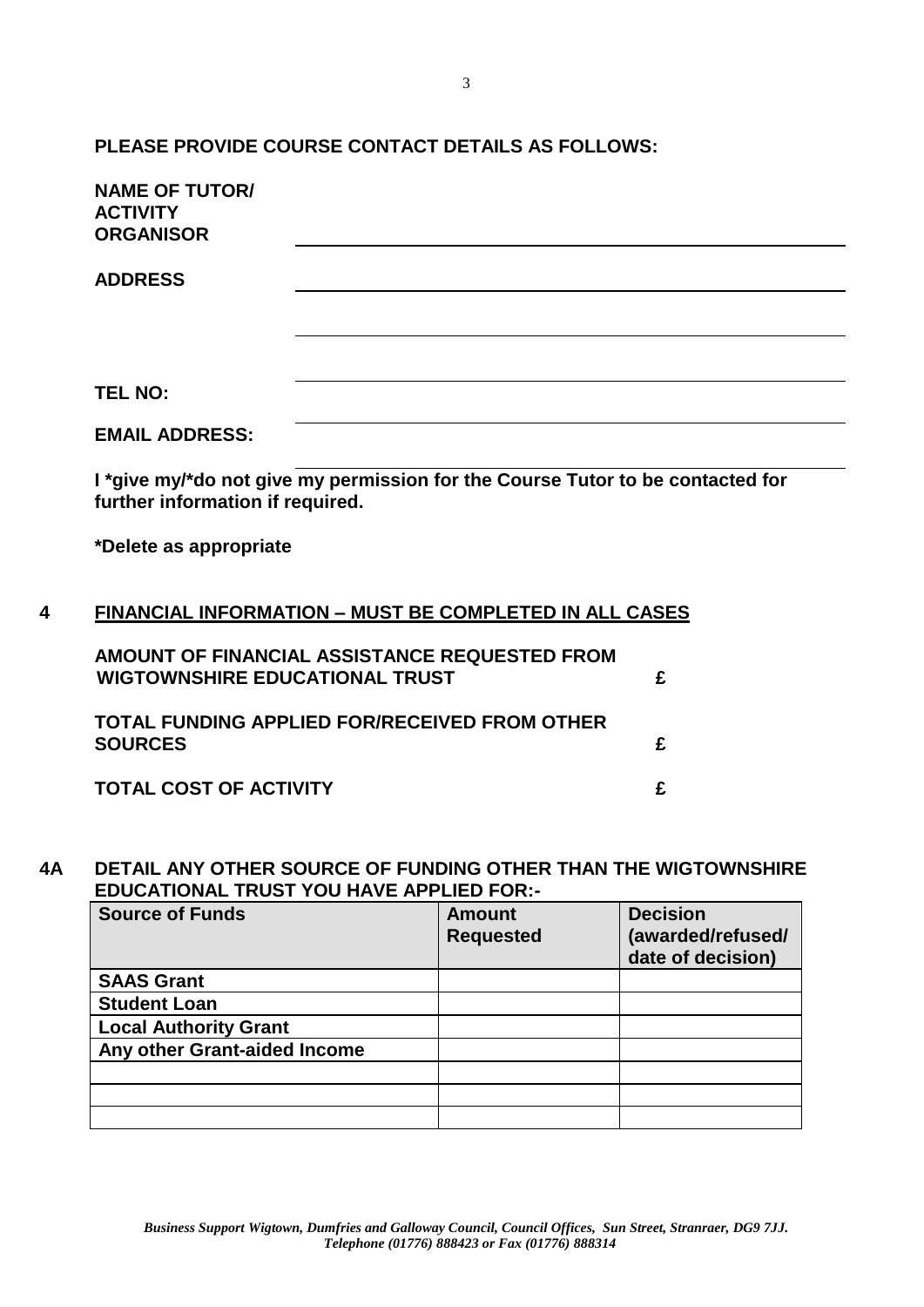# **4B SHOULD YOUR APPLICATION BE UNSUCCESSFUL PLEASE STATE HOW YOU WILL FUND THIS ACTIVITY**

**5 DID YOU RECEIVE FINANCIAL SUPPORT FROM WIGTOWNSHIRE EDUCATIONAL TRUST IN THE LAST FINANCIAL YEAR?**

If YES please state:-

| $(1)$ How much                   |  |
|----------------------------------|--|
|                                  |  |
| What this funding was for<br>(2) |  |
|                                  |  |
|                                  |  |
|                                  |  |

#### **8 DETAILS OF APPLICANT**

| <b>EMPLOYMENT STATUS</b>                                        | <b>EMPLOYED / UNEMPLOYED / ON BENEFITS</b> |
|-----------------------------------------------------------------|--------------------------------------------|
| <b>TOTAL WEEKLY WAGE /</b><br><b>BENEFITS - (list benefits)</b> | £                                          |
| currently being received)<br><b>ANY OTHER INCOME</b>            |                                            |

| SPECIAL CIRCUMSTANCES (e.g. family circumstances, single parent, clothing<br>grant, free school meals, disability, health, etc) |
|---------------------------------------------------------------------------------------------------------------------------------|
|                                                                                                                                 |
|                                                                                                                                 |
|                                                                                                                                 |
|                                                                                                                                 |
|                                                                                                                                 |
|                                                                                                                                 |
|                                                                                                                                 |